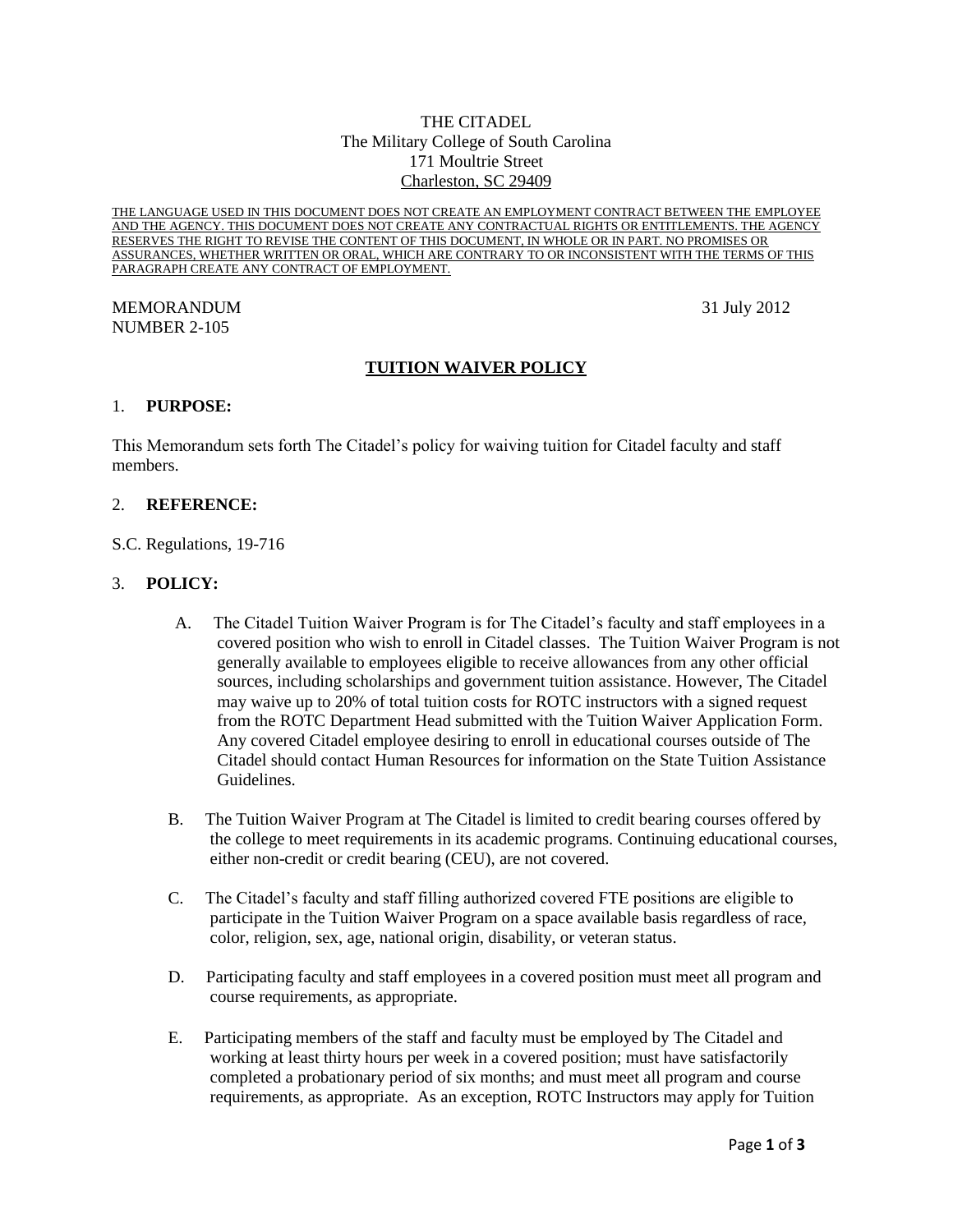THE LANGUAGE USED IN THIS DOCUMENT DOES NOT CREATE AN EMPLOYMENT CONTRACT BETWEEN THE EMPLOYEE AND THE AGENCY. THIS DOCUMENT DOES NOT CREATE ANY CONTRACTUAL RIGHTS OR ENTITLEMENTS. THE AGENCY RESERVES THE RIGHT TO REVISE THE CONTENT OF THIS DOCUMENT, IN WHOLE OR IN PART. NO PROMISES OR ASSURANCES, WHETHER WRITTEN OR ORAL, WHICH ARE CONTRARY TO OR INCONSISTENT WITH THE TERMS OF THIS PARAGRAPH CREATE ANY CONTRACT OF EMPLOYMENT.

> Waiver prior to the six month probationary period due to short assignment periods for military personnel.

- F. An employee who participates in the Tuition Waiver Program and resigns, is dismissed or otherwise leaves The Citadel after the start of the course will be allowed to complete the course in which he or she is currently enrolled; however, he or she will not be permitted to enroll in additional courses under this program. Those departing The Citadel prior to the start of the course incur the total cost for that course.
- G. Participation in the Tuition Waiver Program is on a space available basis only. Participants may enroll in a course for academic credit or in audit status.
- H. It is expected that those participating in the Tuition Waiver Program will enroll in courses during hours which will not conflict with their normal work schedule. However, when a desired course is only available during normal work hours, the department/activity head may elect to adjust the individual's work schedule to permit participation in the course. When such an adjustment is not feasible, the individual may, with the approval of his or her supervisor, use earned annual leave or request up to ten (10) days of leave without pay to enroll in a course. Both annual leave and authorized leave without pay must be approved in advance by the department/activity head.
- I. Participants may enroll in a maximum of six (6) credit hours during each academic semester and during each of the three summer sessions.
- J. The participant will not be required to pay the normal registration fee or any course tuition, but will be required to pay the standard application fee at his/her enrollment and any course related costs, such as lab fees, books, supplies, and other materials.
- K. Employees must pass the course(s) being waived. If an employee in the Tuition Waiver Program receives a failing grade for any course, they will be responsible for full payment to The Citadel for that course(s).

# 4. **PROCEDURE:**

- A. Participants must complete an application for the Tuition Waiver Program, HR Form-100; Annex A. Application forms are available on the Human Resources website.
- B. The completed HR Form-100 must be sent to the Human Resources Department for a review of eligibility requirements.
- C. The approved HR Form-100 is provided to the employee, The Citadel Treasurer's Office and the Financial Aid Office.